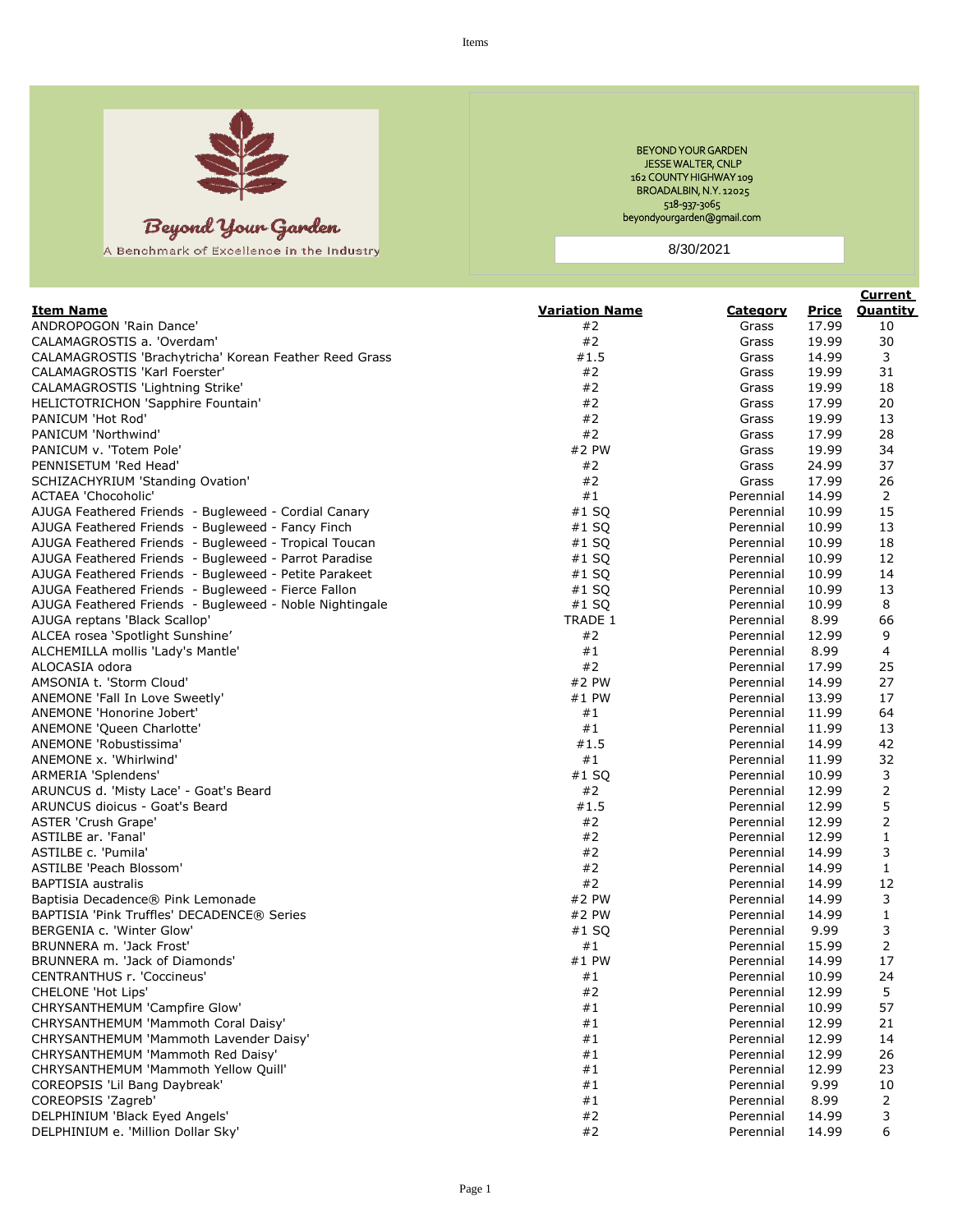|                                                                       |                       |           |                | <b>Current</b>  |
|-----------------------------------------------------------------------|-----------------------|-----------|----------------|-----------------|
| <b>Item Name</b>                                                      | <b>Variation Name</b> | Category  | Price          | <b>Quantity</b> |
| DIANTHUS 'Deltoides-Zing Rose'                                        | TRADE 1               | Perennial | 9.99           | 7               |
| DIANTHUS 'Everlast - White + Eye'                                     | TRADE 1               | Perennial | 10.99          | 12              |
| DIANTHUS 'Paint the Town Fuchsia'                                     | TRADE 1               | Perennial | 11.99          | 9               |
| DIANTHUS 'Paint the Town Magenta'                                     | TRADE 1               | Perennial | 11.99          | 2               |
| DIANTHUS 'Paint the Town Red'                                         | TRADE 1               | Perennial | 11.99          | $\mathbf{1}$    |
| DIANTHUS 'Scent First - Romance'                                      | <b>TRADE 1</b>        | Perennial | 10.99          | $\mathbf{1}$    |
| DICENTRA 'Gold Heart' - Bleeding Heart 'Gold Heart'                   | #2                    | Perennial | 14.99          | 2               |
| DICENTRA s. 'Alba' - White Bleeding Heart                             | #1.5                  | Perennial | 14.99          | 10              |
| DICENTRA spectablis (PINK)                                            | #1.5                  | Perennial | 14.99          | 4               |
| DICENTRA Valentine® - Bleeding Heart 'Valentine'                      | #1.5                  | Perennial | 14.99          | 12              |
| DICENTRA x 'Luxuriant'                                                | #1                    | Perennial | 13.99          | 10              |
| ECHINACEA 'Delicious Candy'                                           | #1                    | Perennial | 12.99          | 2               |
| ECHINACEA 'Double Scoop Cranberry'                                    | #1                    | Perennial | 15.99          | 11              |
| ECHINACEA 'Double Scoop Lemon Cream'                                  | #1                    | Perennial | 15.99          | 4               |
| ECHINACEA 'Double Scoop Mandarin'                                     | #1                    | Perennial | 15.99          | 4               |
| ECHINACEA 'Double Scoop Orangeberry'                                  | #1                    | Perennial | 15.99          | 2               |
| ECHINACEA 'Double Scoop Rasberry'                                     | #1                    | Perennial | 15.99          | 6               |
| ECHINACEA 'Fiery Meadow Mama'                                         | #1                    | Perennial | 14.99          | 2               |
| ECHINACEA 'Kismet Rasberry'                                           | #1                    | Perennial | 12.99          | $\overline{2}$  |
| ECHINACEA 'Pink Double Delight'                                       | #1                    | Perennial | 12.99          | 8               |
| <b>ECHINOPS 'Arctic Glow'</b>                                         | #1                    | Perennial | 11.99          | 5               |
| EUPATORIUM d. 'Baby Joe'                                              | #2                    | Perennial | 12.95          | 4               |
| EUPHORBIA p. 'Bonfire' - Spurge                                       | #1                    | Perennial | 10.99          | 6               |
| FILIPENDULA 'Venusta'                                                 | #3                    | Perennial | 15.99          | 14              |
| FRAGARIA 'Ruby Ann' - Strawberry Basket                               | 10" Basket            | Perennial | 19.99          | 3               |
| <b>GALIUM ODORATUM</b>                                                | $#1$ SQ               | Perennial | 9.99           | 11              |
| GAULTHURIA procumbens - Creeping Wintergreen                          | #1.5                  | Perennial | 12.99          | 15              |
| <b>GERANIUM 'Bevan's Variety'</b>                                     | #1.5                  | Perennial | 11.99          | 15              |
| GERANIUM 'New Hampshire Purple'                                       | $#1$ SQ               | Perennial | 10.99          | 12              |
| HELIANTHUS salicifolius 'Autumn Gold'                                 | #2                    | Perennial | 14.99          | 21              |
| HEMEROCALLIS 'Apricot Sparkles' - Daylily                             | #1.5                  | Perennial | 14.99          | 1               |
| HEMEROCALLIS 'Cherokee Star'                                          | #1.5                  | Perennial | 14.99          | 6               |
| HEMEROCALLIS 'Double Pardon Me'                                       | #1.5                  | Perennial | 14.99          | $\mathbf{1}$    |
| HEMEROCALLIS 'Garden Show' - Daylily                                  | #1.5                  | Perennial | 11.99          | $\mathbf{1}$    |
| HEMEROCALLIS 'Handwriting On The Wall' - Daylily                      | #1.5                  | Perennial | 14.99          | 3               |
| HEMEROCALLIS 'Isabella Marafi'                                        | #1.5                  | Perennial | 15.99          | 18              |
| <b>HEMEROCALLIS 'Marque Moon'</b>                                     | #1.5                  | Perennial | 12.99          | 6               |
| HEMEROCALLIS 'Orange Smoothie' RAINBOW RHYTHM® Collection             | #1 PW                 | Perennial | 13.99          | 9               |
| HEMEROCALLIS Rainbow Rhythm 'Primal Scream'                           | #1.5                  | Perennial | 14.99          | $\mathbf{1}$    |
| HEMEROCALLIS 'Unlock The Stars'                                       | #1.5                  | Perennial | 15.99          | 16              |
| HEUCHERA 'Champagne' - Coral Bells 1 Gallon                           | #1                    | Perennial | 11.99          | 2               |
| HEUCHERA 'Paris'                                                      | #1                    | Perennial | 11.99          | 47              |
| HEUCHERA 'Plum Pudding'                                               | #1                    | Perennial | 11.99          | 36              |
| HEUCHERA 'Spearmint' DOLCE® series                                    | #1 PW                 | Perennial | 14.99          | 8               |
| HEUCHERA 'Timeless Night'                                             | #1                    | Perennial | 12.99          | 8               |
| HEUCHERA 'Wild Rose' PRIMO® Series                                    | $#1$ PW               | Perennial | 14.99          | 8               |
| HEUCHERELLA 'Eye Spy' FUN & GAMES® Series                             | $#1$ PW               | Perennial | 14.99          | 3               |
| HEUCHERELLA 'Pumpkin Spice' - Foamy Bells                             | #1                    | Perennial | 11.99          | 3               |
| HEUCHERELLA 'Red Rover' FUN & GAMES® Series                           | $#1$ PW               | Perennial | 14.99          | 12              |
| HIBISCUS 'Candy Crush'                                                | #3                    | Perennial | 27.99          | $\mathbf{1}$    |
| HIBISCUS 'Cherry Choco Latte' SUMMERIFIC®                             | #3 PW                 | Perennial | 27.99          | 4               |
| HIBISCUS 'Spinderella' SUMERIFIC® series                              | #3 PW                 | Perennial | 27.99          | 3               |
|                                                                       |                       | Perennial |                | 4               |
| HOSTA 'Cool As A Cucumber'<br>HOSTA 'Diamond Lake' SHADOWLAND® Series | #1<br>$#1$ PW         |           | 12.99<br>14.99 | 19              |
|                                                                       |                       | Perennial |                |                 |
| HOSTA 'Liberty'<br>HOSTA 'Praying Hands'                              | #1                    | Perennial | 14.99          | 19              |
|                                                                       | #1                    | Perennial | 14.99          | 4               |
| HOSTA 'Raspberry Sundae'                                              | #1                    | Perennial | 12.99          | $\mathbf{1}$    |
| Hosta Shadowland® Autumn Frost                                        | $#1$ PW               | Perennial | 14.99          | 6               |
| HOSTA 'Wheee!' SHADOWLAND® Series                                     | $#1$ PW               | Perennial | 14.99          | 18              |
| HOSTA 'Wide Brim'                                                     | #1                    | Perennial | 10.99          | 92              |
| HOSTA 'Wrinkle In Time'                                               | #1                    | Perennial | 12.99          | $\overline{7}$  |
| LAMIASTRUM 'Herman's Pride'                                           | $#1$ SQ               | Perennial | 10.99          | 5               |
| LAMIUM 'Beacon Silver'                                                | $#1$ SQ               | Perennial | 10.99          | 12              |
| LAMIUM 'Purple Dragon'                                                | $#1$ SQ               | Perennial | 10.99          | 13              |
| LAVANDULA intermedia 'Phenomenal'                                     | #2                    | Perennial | 16.99          | 9               |
| LAVANDULA intermedia 'Sensational'                                    | #2                    | Perennial | 14.99          | 10              |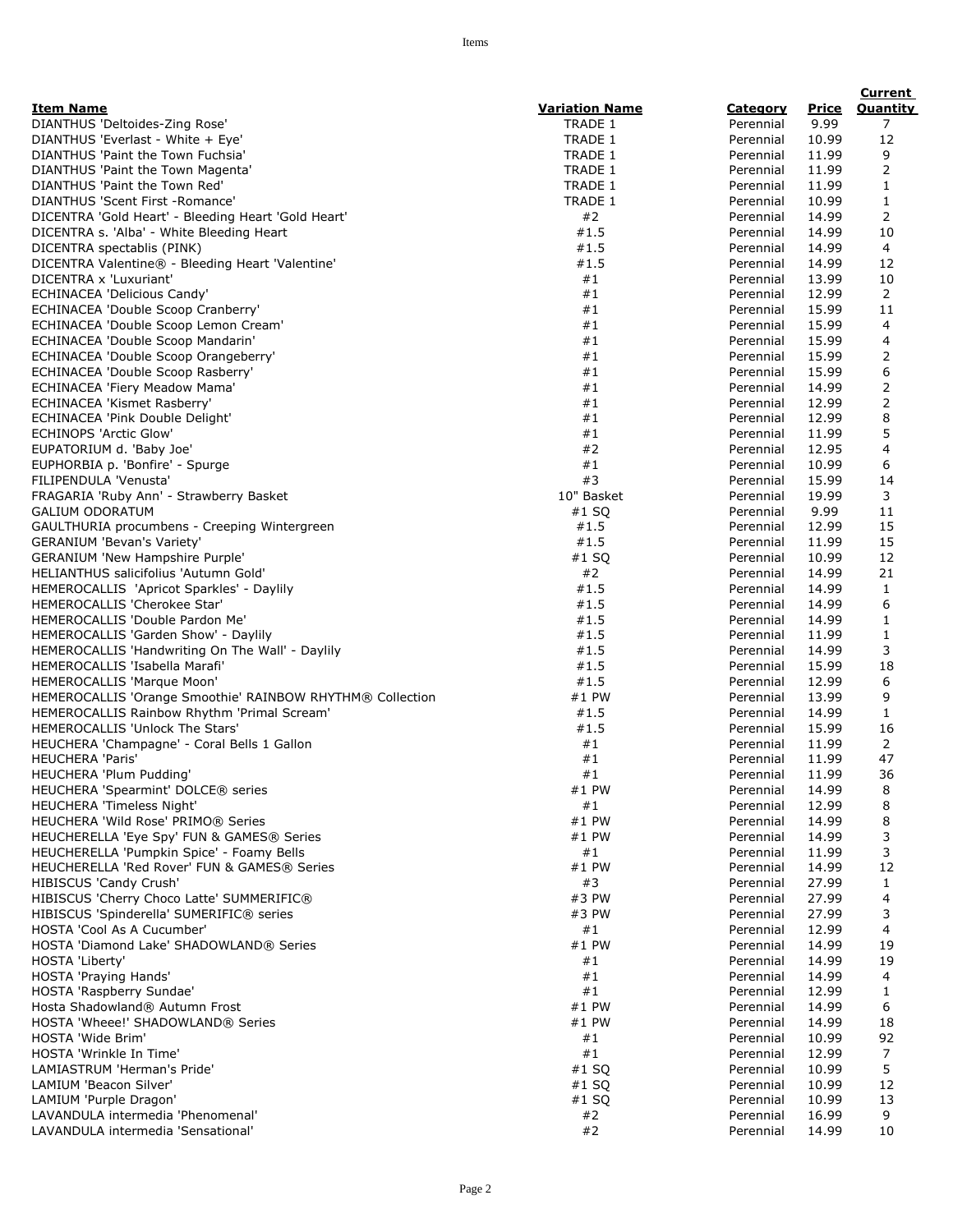|                                                                          |                       |                        |                | <b>Current</b> |
|--------------------------------------------------------------------------|-----------------------|------------------------|----------------|----------------|
| <b>Item Name</b>                                                         | <u>Variation Name</u> | <u>Category</u>        | <u>Price</u>   | Quantity       |
| LAVANDULA 'Phenomenal' Purple Bowl                                       | Purple Bulb Pan       | Perennial              | 17.99          | 6              |
| LAVANDULA 'Sensational' Purple Bowl                                      | Purple Bulb Pan       | Perennial              | 17.99          | 10             |
| LEONTOPODIUM alpinum 'Edelweiss' - Blossom of Snow                       | #1                    | Perennial              | 12.99          | 5              |
| LEUCANTHEMUM 'Becky'                                                     | #2                    | Perennial              | 14.99          | 2              |
| LEUCANTHEMUM 'Snowcap'                                                   | #2                    | Perennial              | 14.99          | 3              |
| LIGULARIA s. - Goldenray                                                 | #2                    | Perennial              | 12.99          | 8              |
| LILIUM 'After Eight'                                                     | #3                    | Perennial              | 17.99          | 2              |
| MONARDA 'Berry Taffy' SUGAR BUZZ® Series                                 | #1                    | Perennial              | 12.99          | 3              |
| MONARDA 'Bubblegum Blast' SUGAR BUZZ® Series                             | #1<br>#1              | Perennial              | 12.99<br>12.99 | 1<br>3         |
| MONARDA 'Cherry Pops' SUGAR BUZZ® Series<br>MONARDA 'Gardenview Scarlet' | #1                    | Perennial<br>Perennial | 10.99          | 7              |
| MONARDA 'Grape Gumball' SUGAR BUZZ® Series                               | #1                    | Perennial              | 12.99          | 2              |
| MONARDA 'Lilac Lollipop' SUGAR BUZZ® Series                              | #1                    | Perennial              | 12.99          | 2              |
| MONARDA 'Pink Frosting ' SUGAR BUZZ® Series                              | #1                    | Perennial              | 12.99          | 2              |
| MONARDA 'Rockin Raspberry' SUGAR BUZZ® Series                            | #1                    | Perennial              | 12.99          | 2              |
| NEPETA 'Cat's Meow'                                                      | #1 PW                 | Perennial              | 14.99          | 3              |
| NEPETA 'Kitten Around'                                                   | $#1$ SQ               | Perennial              | 12.99          | 9              |
| ORIGANUM 'Drops of Jupiter'                                              | #1 PW                 | Perennial              | 11.99          | 22             |
| PAEONIA 'Bowl Of Beauty'                                                 | #2                    | Perennial              | 24.99          | $\mathbf{1}$   |
| PAEONIA 'Duchess De Nemours'                                             | #2                    | Perennial              | 24.99          | $\mathbf{1}$   |
| PAEONIA 'Red Charm'                                                      | #2                    | Perennial              | 24.99          | 5              |
| PAEONIA 'Sarah Bernhardt'                                                | #2                    | Perennial              | 24.99          | $\mathbf{1}$   |
| PENSTEMON 'Dark Towers' - Beard Tongue                                   | #1.5                  | Perennial              | 11.99          | 3              |
| PENSTEMON 'Onyx & Pearls'                                                | #1.5                  | Perennial              | 12.99          | 9              |
| PEROVSKIA 'Denim & Lace' - Russian Sage                                  | #1 PW                 | Perennial              | 14.99          | 2              |
| PHLOX p. ' Nicky'                                                        | #1.5                  | Perennial              | 11.99          | 2              |
| PHLOX p. BAMBINI 'Sweet Tart'                                            | #1.5                  | Perennial              | 11.99          | 6              |
| PHLOX p. 'Blue Paradise'                                                 | #1.5                  | Perennial              | 11.99          | 3              |
| Phlox p. 'Early White'                                                   | #1.5                  | Perennial              | 11.99          | 47             |
| PHLOX p. 'Fireworks'                                                     | #1.5                  | Perennial              | 11.99          | 15             |
| PHLOX p. 'Glamour Girl'                                                  | #1.5                  | Perennial              | 11.99          | 6              |
| PHLOX p. 'Laura'                                                         | #1.5                  | Perennial              | 11.99          | 3              |
| PHLOX p. 'Smokey'                                                        | #1.5                  | Perennial              | 11.99          | 7              |
| PHLOX s. 'Oakington Blue Eyes'                                           | #1 SQ                 | Perennial              | 10.99          | 3              |
| PHLOX s. 'Purple Beauty'                                                 | $#1$ SQ<br>#1         | Perennial              | 10.99          | 2<br>3         |
| POLEMONIUM c. 'Brise D'Anjou'<br>POLEMONIUM 'Heaven Scent'               | <b>PW 1</b>           | Perennial<br>Perennial | 12.99<br>12.99 | 13             |
| POTENTILLA 'Esta Ann'                                                    | #1.5                  | Perennial              | 11.99          | 20             |
| PRIMULA v. 'Pink Ice' BELARINA® Series                                   | #1                    | Perennial              | 12.99          | 16             |
| PULMONARIA 'Raspberry Splash'                                            | #1                    | Perennial              | 12.99          | 3              |
| PULMONARIA 'Spot On'                                                     | #1                    | Perennial              | 13.99          | 3              |
| PULMONARIA 'Twinkle Toes'                                                | #1                    | Perennial              | 12.99          | 7              |
| RODGERSIA 'Cherry Blush'                                                 | #2                    | Perennial              | 16.99          | 2              |
| RUDBECKIA 'Little Goldstar' - Black-eyed Susan                           | #1                    | Perennial              | 13.99          | 19             |
| SALVIA n. 'Violet Riot' COLOR SPIRE SERIES - Meadow Sage                 | #1PW                  | Perennial              | 12.99          | 21             |
| SALVIA n. 'East Friesland' - Meadow Sage                                 | #2                    | Perennial              | 10.99          | 18             |
| SEDUM 'Autumn Charm' - Stonecrop                                         | #1.5                  | Perennial              | 12.99          | 14             |
| SEDUM 'Autumn Fire' - Stonecrop                                          | #2                    | Perennial              | 14.99          | 7              |
| SEDUM 'Cosmic Comet' SUNSPARKLER                                         | $#1$ SQ               | Perennial              | 11.99          | 9              |
| SEDUM 'Double Martini' - Stonecrop                                       | #2                    | Perennial              | 12.99          | 8              |
| SEDUM 'Flaming Carpet'                                                   | #1 SQ                 | Perennial              | 10.99          | 2              |
| SEDUM 'Lime Twister' SUNSPARKLER SERIES                                  | $#1$ SQ               | Perennial              | 11.99          | 16             |
| SEDUM 'Lime Zinger' SUNSPARKLER® Series                                  | $#1$ SQ               | Perennial              | 11.99          | $\mathbf{1}$   |
| SEDUM 'Little Miss Sunshine'- Stonecrop                                  | $#1$ SQ               | Perennial              | 11.99          | 2              |
| SEDUM 'Matrona' - Stonecrop                                              | #2                    | Perennial              | 14.99          | 20             |
| SEDUM 'Plum Dazzled' SUNSPARKLER® Series                                 | #1 SQ                 | Perennial              | 12.99          | 28             |
| SEDUM 'Red Cauli' - Stonecrop                                            | #1.5                  | Perennial              | 10.99          | 15             |
| SEDUM 'Steel The Show' - Stonecrop                                       | $#1$ SQ               | Perennial              | 11.99          | 14             |
| SEDUM t. 'Atlantis'                                                      | #1 SQ<br>#1.5         | Perennial              | 12.99<br>11.99 | 41<br>20       |
| SEDUM t. 'Peach Pearl'<br>SEMPERVIVUM - MIXED ASSORTMENT                 | 2.5" square           | Perennial<br>Perennial | 3.99           | 16             |
| SEMPERVIVUM - MIXED ASSORTMENT                                           | 4" square             | Perennial              | 5.99           | 15             |
| SEMPERVIVUM Chick Charm Trio - Honeycrisp Twist                          | 3.5" Round            | Perennial              | 7.99           | 7              |
| SEMPERVIVUM Chick Charm Trio - Cherry Cordial                            | 3.5" Round            | Perennial              | 7.99           | 7              |
| SEMPERVIVUM Chick Charm Trio - Berries & Cream                           | 3.5" Round            | Perennial              | 7.99           | 2              |
| SEMPERVIVUM Chick Charm Trio - Candied Campfire                          | 3.5" Round            | Perennial              | 7.99           | 4              |
|                                                                          |                       |                        |                |                |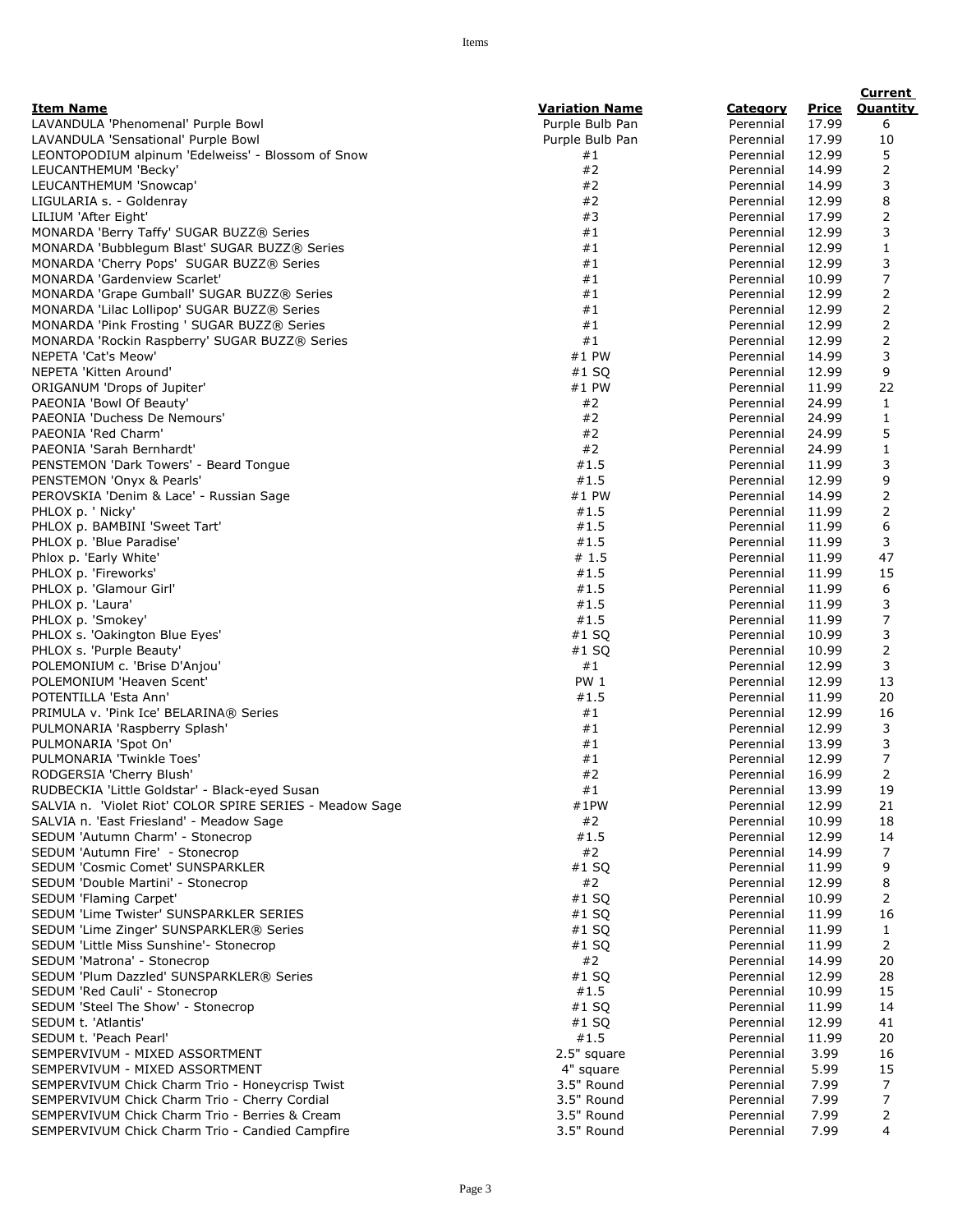|                                                                        |                       |                        |                | <b>Current</b>    |
|------------------------------------------------------------------------|-----------------------|------------------------|----------------|-------------------|
| <b>Item Name</b>                                                       | <b>Variation Name</b> | <b>Category</b>        | <b>Price</b>   | Quantity          |
| SEMPERVIVUM Chick Charms - Appletini™                                  | 3.5" Square           | Perennial              | 6.99           | 8                 |
| SEMPERVIVUM Chick Charms - Berry Blues™                                | 3.5" Square           | Perennial              | 6.99           | 6                 |
| SEMPERVIVUM Chick Charms - Strawberry Kiwi                             | 3.5" Square           | Perennial              | 6.99           | 6                 |
| SEMPERVIVUM Chick Charms - Cosmic Candy <sup>™</sup>                   | 3.5" Square           | Perennial              | 6.99           | 8                 |
| SEMPERVIVUM Chick Charms - Gold Nugget™                                | 3.5" Square           | Perennial              | 6.99           | 8                 |
| SEMPERVIVUM Chick Charms - Grape Galaxy <sup>™</sup>                   | 3.5" Square           | Perennial              | 6.99           | 8                 |
| STACHYS m. 'Hummelo'                                                   | #1.5                  | Perennial              | 13.99          | 46                |
| TANACETUM 'Robinson Red'<br>Thalictrum d. 'Hewitt's Double' - Rue      | #1<br>#2              | Perennial              | 10.99<br>12.99 | 11<br>8           |
| THYMUS p. 'Coccineus'                                                  | 4"                    | Perennial<br>Perennial | 4.99           | 67                |
| THYMUS p. PSEUDOLANUGINOSUS                                            | #1 SQ                 | Perennial              | 9.99           | 8                 |
| TIARELLA 'Candy Striper'                                               | #1                    | Perennial              | 10.99          | 2                 |
| TIARELLA 'Cutting Edge'                                                | #1PW                  | Perennial              | 12.99          | 18                |
| TRICYRTIS formoansa 'Seiryu'                                           | #1                    | Perennial              | 12.99          | 10                |
| TRICYRTIS 'Tojen'                                                      | #1                    | Perennial              | 12.99          | 22                |
| VERONICA p. 'Georgia Blue'                                             | $#1$ SQ               | Perennial              | 9.99           | 3                 |
| VERONICA 'Royal Candles' - Speedwell                                   | #2                    | Perennial              | 14.99          | 61                |
| <b>YUCCA 'Color Guard'</b>                                             | #2                    | Perennial              | 19.99          | 4                 |
| <b>ABELIA 'Sweet Emotion'</b>                                          | #5                    | Shrubs                 | 34.99          | 2                 |
| Aronia Low Scape Hedger® PP28831                                       | #5 PW                 | Shrubs                 | 29.99          | 7                 |
| AZALEA ' Weston's Lemon Drop'                                          | #1.5                  | Shrubs                 | 19.99          | 13                |
| AZALEA 'Westons Ribbon Candy'                                          | #1.5                  | Shrubs                 | 24.99          | 10                |
| BUDDLEIA 'Blue Chip Jr.'                                               | #2                    | Shrubs                 | 24.99          | 9                 |
| BUDDLEIA 'Miss Molly'                                                  | #3 PW                 | Shrubs                 | 29.99          | 11                |
| BUDDLEIA 'Purple Haze'                                                 | #2<br>#3              | Shrubs                 | 24.99<br>44.99 | 5<br>$\mathbf{1}$ |
| BUXUS 'Green Velvet' Boxwood<br>CALLUNA vulg. 'Spring Torch' - Heather | #1                    | Shrubs<br>Shrubs       | 14.99          | 5                 |
| Chamaecyparis Soft Serve® PP20883                                      | #5                    | Shrubs                 | 31.99          | $\mathbf{1}$      |
| <b>CLETHRA Hummingbird</b>                                             | #3 SQ                 | Shrubs                 | 34.99          | $\mathbf{1}$      |
| <b>CLETHRA 'Ruby Spice'</b>                                            | #5 SQ                 | Shrubs                 | 39.99          | $\mathbf{1}$      |
| Deutzia Yuki Cherry Blossom® PP28347                                   | #2                    | Shrubs                 | 24.99          | 5                 |
| DEUTZIA 'Yuki Snowflake ®'                                             | #2                    | Shrubs                 | 27.99          | 16                |
| Diervilla Kodiak® Orange PP27548                                       | #2                    | Shrubs                 | 27.99          | 26                |
| Hydrangea a. Incrediball® PP20571                                      | #3                    | Shrubs                 | 37.99          | 14                |
| Hydrangea a. Invincibelle Limetta® PP30431                             | #3                    | Shrubs                 | 34.95          | $\overline{2}$    |
| HYDRANGEA a. 'Invincibelle Ruby'                                       | #3                    | Shrubs                 | 37.99          | 13                |
| Hydrangea a. Invincibelle Wee White® PP30296                           | #3                    | Shrubs                 | 37.99          | 8                 |
| Hydrangea a. Invincibelle® Spirit II PP28316                           | #3                    | Shrubs                 | 37.99          | 16                |
| Hydrangea a. Mini Mauvette® PP30358                                    | #2 PW                 | Shrubs                 | 27.99          | 1                 |
| HYDRANGEA p. 'Candelabra'                                              | #3                    | Shrubs                 | 39.99          | 3                 |
| Hydrangea p. Fire Light® PP25135                                       | #3                    | Shrubs                 | 39.99          | 17                |
| Hydrangea p. Little Quick Fire® PP25136                                | #3<br>#3              | Shrubs                 | 39.99<br>39.99 | 2                 |
| Hydrangea p. Pinky Winky® PP16166<br>Hydrangea p. Zinfin Doll® PP26956 | #3                    | Shrubs<br>Shrubs       | 39.99          | 11<br>9           |
| Ilex v. Berry Poppins® PP25835                                         | #5 PW                 | Shrubs                 | 37.99          | 3                 |
| Ilex v. Berry Poppins® PP25835                                         | #3                    | Shrubs                 | 27.95          | 10                |
| Ilex v. Mr. Poppins® PP25834                                           | #1                    | Shrubs                 | 14.95          | 12                |
| ILEX v. 'Red Sprite'                                                   | #5 SQ                 | Shrubs                 | 39.99          | 3                 |
| JUNIPERUS 'Spartan' Juniper                                            | #5                    | Shrubs                 | 64.99          | $\overline{2}$    |
| MICROBIOTA decussata 'Siberian Cypress'                                | #2                    | Shrubs                 | 29.99          | 13                |
| MICROBIOTA decussata 'Siberian Cypress'                                | #3 Standard           | Shrubs                 | 119.99         | 3                 |
| MICROBIOTA decussata 'Siberian Cypress'                                | #3                    | Shrubs                 | 39.99          | 7                 |
| PICEA glauca conica - Dwarf Alberta Spruce                             | #3                    | Shrubs                 | 69.99          | 10                |
| RHODODENDRON 'Amy Cotta'                                               | # 5 PW                | Shrubs                 | 37.99          | 6                 |
| RHODODENDRON 'Compacta' - Korean Azalea                                | #2                    | Shrubs                 | 19.99          | 3                 |
| RHODODENDRON 'PJM'                                                     | #3                    | Shrubs                 | 47.99          | 7                 |
| RHUS a. 'Gro-Low'                                                      | #2                    | Shrubs                 | 17.99          | 10                |
| ROSA 'At Last'<br>Rosa Oso Easy Double Red® PP26298                    | #3 PW<br>#3 PW        | Shrubs                 | 29.99<br>29.95 | 30<br>3           |
|                                                                        | #2                    | Shrubs<br>Shrubs       | 29.99          | 5                 |
| Rosa Oso Easy® Paprika PP18347<br>Rubus 'Black Jewel'                  | #2                    | Shrubs                 | 19.99          | 6                 |
| Rubus 'Fall Gold'                                                      | #2                    | Shrubs                 | 19.99          | 7                 |
| Rubus 'Heritage'                                                       | #2                    | Shrubs                 | 19.99          | 12                |
| SALIX 'Hakuro Nishiki'                                                 | #2                    | Shrubs                 | 24.99          | 3                 |
| SALIX 'Mt. Asama'                                                      | #2                    | Shrubs                 | 21.99          | 12                |
| SAMBUCUS 'Adams' Elderberry                                            | #3                    | Shrubs                 | 24.99          | 8                 |